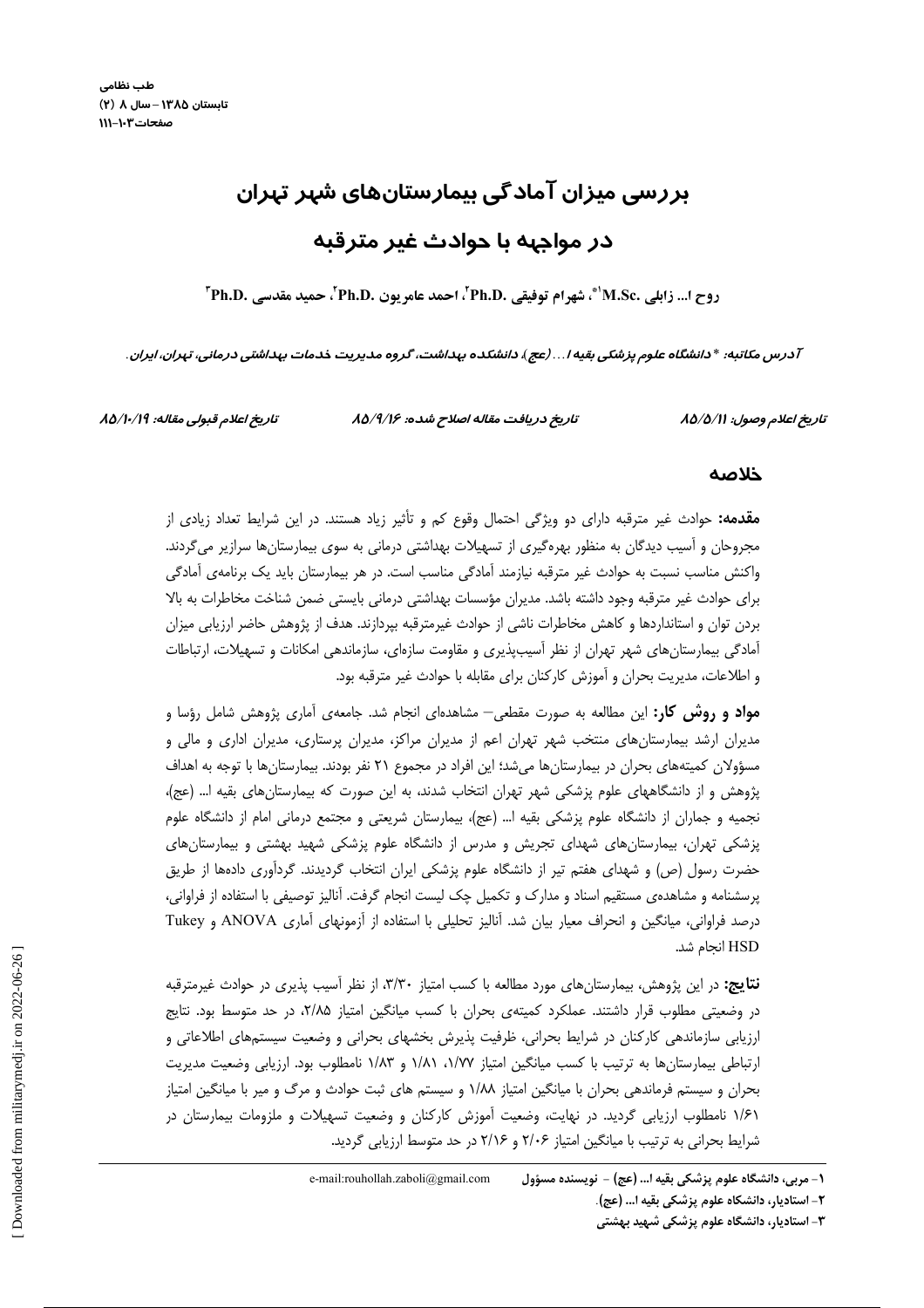**بحث:** ضعف در مدیریت و ارتباطات، مشکلات ساختاری، کمبود امکانات و تسهیلات، سازماندهی نامناسب منابع انسانی و تخصیص نادرست منابع از مهمترین مشکلات بیمارستانها در مواجهه با حوادث غیر مترقبه هستند. به منظور ارتقای آمادگی بیمارستانها در حوادث، ضروری است ساختاری منطقی و سامانههایی مشترک و در عین حال ساده در بیمارستانها ایجاد شوند. سیستم فرماندهی و مدیریت بیمارستانی در حوادث غیر مترقبه (HEICS) سیستمی استاندارد است که میتواند در ردههای ملی و محلی توسط بیمارستانها به کار گرفته شود. به کار بردن این سیستم در بيمارستان، با آرايش منظم منابع انساني و تقسيم دقيق وظايف مديريتي و ايجاد اصل وحدت فرماندهي موجب بهبود مدیریت حوادث در بیمارستان میگردد.

واژگان کلیدی حوادث غیر مترقبه، آمادگی، مدیریت، بیمارستان.

#### مقدمه

در دهههای اخیر با واژگان جدیدی به نام تروریسم و حوادث غيرمترقبه آشنا شدهايم [١]. هر سال به طور متوسط ٢٠٠ ميليون انسان درگیر حوادث غیرمترقبه میگردند و صدها نفر در اثر آن از بین می روند. کشورهای حادثه خیز در اثر این حوادث در هر سال، بطور متوسط، معادل ٣ درصد از توليد ناخالص داخلي خود [Gross Domestic Product (GDP)] زيان اقتصادى دارند [٢]. این گونه حوادث با درنوردیدن محدودیتهای سیاسی، اقتصادی و حرفهای منجر به ایجاد بحرانهای اساسی برای مؤسسات بهداشتی درمانی و خصوصاً بیمارستانها میگردند [۳]. حوادث غیر مترقبه دارای دو ویژگی احتمال وقوع کم و تأثیر زیاد هستند. با وجود تعریفهای متعدد در این میان، حوادث غیر مترقبه به موقعیتهایی اطلاق میگردند که در آن تعداد زیادی از مجروحان و آسیب دیدگان به منظور بهرهگیری از تسهیلات بهداشتی درمانی به سوی بیمارستانها سرازیر میگردند و در این بین آمادگی بيمارستانها يكي از شرايط اختصاصي وحياتي مي باشد [۴]. «أمادگی بیمارستان» واژه ایست چند بعدی که محدودیتهای یزشکی و سایر موارد مرتبط را دربر میگیرد. مدیران مؤسسات بهداشتی درمانی بایستی ضمن شناخت مخاطرات، به بالا بردن توان و استانداردها و كاهش مخاطرات ناشى از حوادث غير مترقبه بپردازند [۵]. برای بسیاری از بیمارستانها، آمادگی برای موارد بحرانی یکی از نگرانی های اساسی است. بیمارستانها در شرایط بحرانی ناشی از حوادث غیر مترقبه دچار کمبود نیرو، تداخل وظايف و تداخل عمليات مي گردند [۶]. در صورت مواجهه با حوادث غیر مترقبه، چالش هایی اساسی در سازماندهی و مدیریت كاركنان بخش اورژانس بيمارستانها مشاهده مي گردد [۷]. كاركنان مراکز بهداشتی درمانی در یک سیستم جدای از جامعه کار نمي كنند بلكه مستقيماً و شخصاً تحت تأثير حوادث و بحرانهاي آن قرار میگیرند [A]. یکی از نگرانیهای اساسی در تعیین آمادگی

بیمارستانها در حوادث غیر مترقبه، توانایی کارکنان آنهاست. بسیاری از بیمارستانها معمولاً دچار کمبود ظرفیت تختهای جراحی و کمبود مراقبتهای پرستاری می گردند [۱۳-۹].

واكنش مناسب به حوادث غير مترقبه نيازمند آمادگي مناسب است. هر حادثه ای منحصر به فرد بوده، هر بیمارستان نیز شرایط خاص خود را دارد؛ ولی باید در هر بیمارستان یک برنامهی آمادگی براى حوادث غير مترقبه وجود داشته باشد [١۴]. از نظر پاول دیستریک، یک برنامهی خوب آمادگی در برابر حوادث غیر مترقبه، نیازمند تخصص، آموزش، منابع و آمادگی است که بتواند ضمن صرفه جویی در پول و زمان، توانایی برآورده ساختن سایر نیازهای بيمارستان را داشته باشد [١۵]. كالج پزشكان اورژانس آمريكا [American College of Emergency Physicians (ACEP)) معتقد است كه تمامى بيمارستانها بايد فرايند و مكانى برای ارائهی مراقبتهای پزشکی در قالب برنامهی آمادگی در برابر حوادث غیر مترقبه داشته باشند و ضروری است که این برنامه فعال بماند [١۶]. آمادگی بیمارستانها در برابر حوادث، تنها از طريق مشاركت فعال بين ارائه دهندگان كليدى مراقبت و تنها در قالب یک تیم امکان پذیر است [۱۷]. با وجودی که کمیسیون مشترک اعتبار سنجی مؤسسات بهداشتی درمانی [Joint Commission on Accreditation of Healthcare [(JCAHO) JCCAHO استانداردهای اختصاصی برای آمادگی بیمارستانها فراهم آورده است، متأسفانه در بسیاری از بیمارستانها این استانداردها رعایت نمی گردد [۱۸]. علاوه بر این برای أمادگی بیشتر، بیمارستانها باید استانداردهای مدیریت ایمنی و بهداشت شغلی را نیز رعایت نمایند [۱۹]. بنابراین برای عملکرد مناسب بیمارستان و ارتقای عملکرد آن در شرایط بحرانی، بیمارستانها نیازمند یک برنامهی آمادگی در برابر حوادث و بحرانها هستند [۲۰]. هدف از پژوهش حاضر ارزیابی میزان آمادگی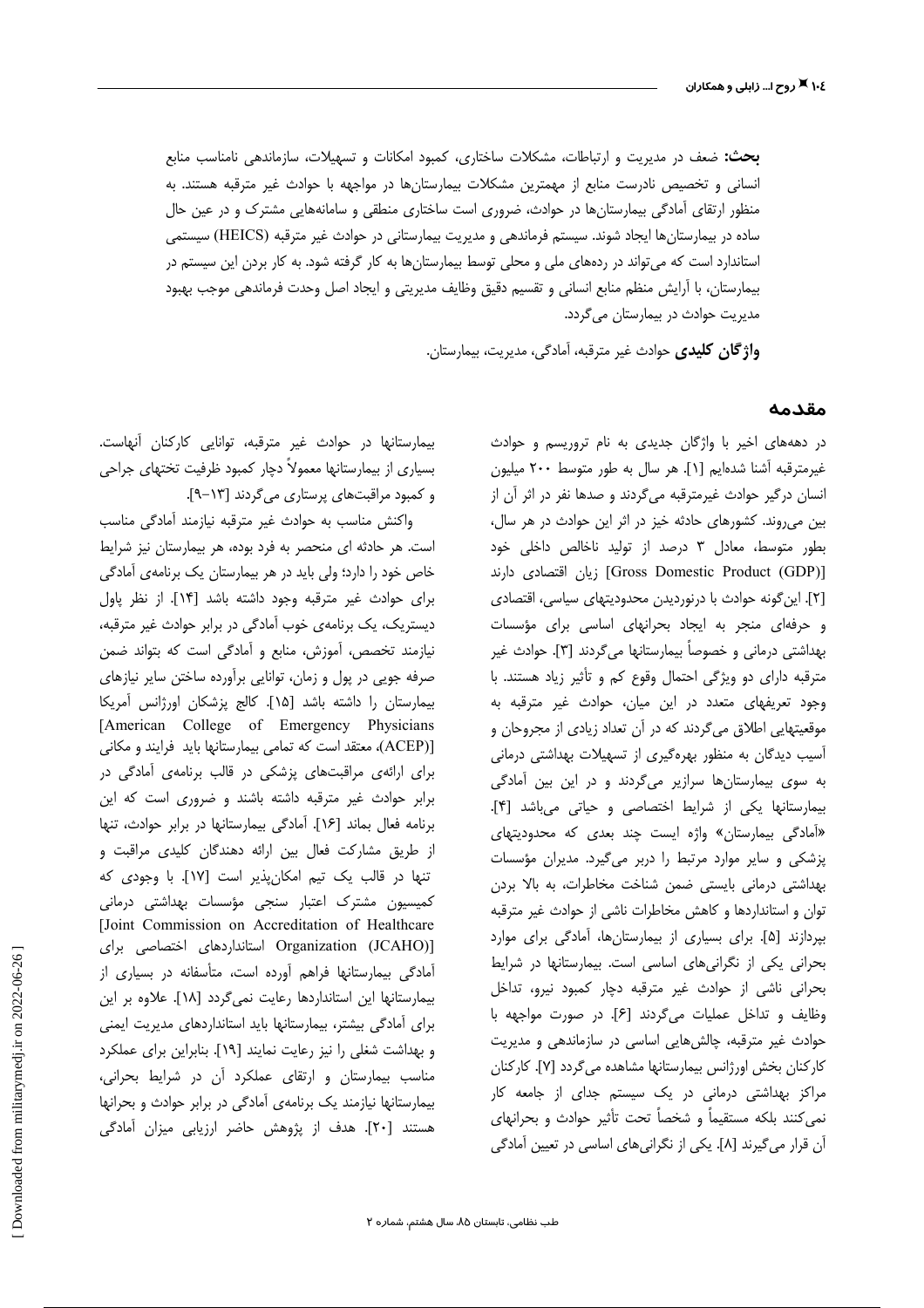بیمارستانهای شهر تهران از نظر آسیب پذیری و مقاومت سازهای، سازماندهی امکانات و تسهیلات، ارتباطات و اطلاعات، مدیریت بحران و آموزش كاركنان در مقابله با حوادث غير مترقبه بوده است.

## مواد و روش کار

این مطالعه به صورت مقطعی- مشاهده ای انجام شد. جامعهی آماری پژوهش شامل رؤسا و مدیران ارشد بیمارستان های منتخب شهر تهران اعم از مدیران مراکز، مدیران پرستاری، مدیران اداری و مالی و مسؤولان کمیتههای بحران در بیمارستانها می شد؛ این افراد در مجموع ۲۱ نفر بودند. بیمارستانها با توجه به اهداف پژوهش، از دانشگاههای علوم پزشکی شهر تهران انتخاب شدند، به این صورت که بیمارستانهای بقیه ا… (عج)، نجمیه و جماران از دانشگاه علوم پزشکی بقیه ا... (عج)، بیمارستان شریعتی و مجتمع درمانی امام از دانشگاه علوم پزشکی تهران، بیمارستانهای شهدای تجریش و مدرس از دانشگاه علوم پزشکی شهید بهشتی و بیمارستانهای حضرت رسول (ص) و شهدای هفتم تیر از دانشگاه علوم پزشكى ايران انتخاب گرديدند. با توجه به اين كه تمامى جامعهى أمارى مورد بررسى قرار گرفتند، نمونهگيرى انجام نگردید. گردآوری دادهها از طریق پرسشنامه و مشاهدهی مستقیم اسناد و مدارک انجام گرفت. پرسشنامه دارای دو بخش بود؛ بخش اول با ۹۴ سؤال در مقیاس لیکرت و به صورت پنج گزینهای و بخش دوم با ۳۱۵ سؤال و به صورت چک لیست تدوین شد.

روایی و ثبات پرسشنامه با استفاده از اعتبار محتوی و آزمون– بازآزمون (test-retest) تعیین گردید. به این صورت که پس از جستجو وبررسى منابع علمى وتخصصى واستفاده از نظرات متخصصان امر، اعتبار پرسشنامه از طریق اعتبار محتوی تعیین گردید و به منظور تعیین ثبات پرسشنامه از طریق آزمون-بازآزمون، تعداد ۹ پرسشنامه با فاصلهی زمانی ۱۰ روز در بیمارستانهای مورد نظر توزیع شده، همخوانی جوابها بررسی گردید. ضریب بازآزمایی پرسشنامه r=۰/۸۹ تعیین گردید که نشان دهندهی ثبات پرسشنامه بود. برای به دست آوردن دادههای مورد نیاز، طی نیمهی دوم سال ۱۳۸۳ به بیمارستانهای مورد مطالعه مراجعه گرديد. براى آناليز دادهها از نرم افزار SPSS11 استفاده گردید. آنالیز توصیفی با استفاده از فراوانی، درصد فراوانی، میانگین و انحراف معیار بیان شد. آنالیز تحلیلی با استفاده از آزمونها آماری ANOVA وTukey HSD انجام شده، p<٠/٠۵ معنی دار محسوب گردید. امتیازدهی به گزینهها در مقیاس لیکرت

صورت گرفت، به این صورت که به گزینهی خیلی زیاد ۵ امتیاز، گزینهی زیاد ۴ امتیاز، گزینهی متوسط ۳ امتیاز، گزینهی کم ۲ امتیاز و گزینهی خیلی کم ١ امتیاز داده شد. در تفسیر نتایج، میانگین امتیازات بر مبنای ۵ محاسبه گردید و میانگین امتیاز بالای ٣ به عنوان عامل مطلوب، میانگین امتیاز ٣-٢ به عنوان آمادگی متوسط و میانگین امتیاز کمتر از ۲ به عنوان عامل نامطلوب شناخته شد.

# نتايج

از مجموع ۲۲ نفر از مدیران ارشد بیمارستانهای مورد مطالعه و از نظر سنی، ۵/۳ درصد کمتر از۳۰ سال، ۵۲/۶ درصد ۳۰ تا۴۰ سال و ۴/ ۴۲درصد بیش از ۴۰ سال داشتند. زنان، ۶۶/۷ درصد و مردان، ٣٣/٣ درصد از جامعهى مورد مطالعه را تشكيل دادند. از نظر سابقهی کاری، ۹/۵ درصد از افراد مورد مطالعه سابقهای کمتر از ۱۰سال، ۴۷/۶ درصد سابقهی کاری ۱۰ تا۲۰ سال، و ۴۲/۹ سابقهای بیش از ٢٠ سال داشتند. از نظر میزان تحصیلات، ۴/۵ درصد افراد دارای مدرک فوق دیپلم، ۷۷/۳ درصد دارای مدرک لیسانس و ۱۸/۲ درصد افراد داری مدرک فوق لیسانس و بالاتر بودند. نتایج بررسی در زمینهی آسیب پذیری بیمارستان و آمادگی آن در برابر حوادث غیر مترقبه نشان داد که در ۴۰/۹ درصد از بیمارستانها، مقاومت سازهای بیمارستان زیاد بود؛ اما در صورت بروز حادثهای از قبیل انفجار یا آتش سوزی، تنها ۲۳/۷ درصد از بیمارستانها آمادگی لازم را دارند. نتایج بررسی در زمینهی ضرورت وجود و عملکرد کمیتههای بحران نشان داد که این کمیتهها، آمادگی کارکنان را تنها به میزان ۳۰ درصد افزایش داده است؛ عملکرد این کمیتهها در زمینهی میزان پذیرش دستورات و مقررات، ٣٣/٨ درصد و در زمينهى كاهش خسارت، ٥٢/۴ درصد بود. ۸۱/۲ درصد از مدیران و رؤسا ابراز داشتند که در صورت وقوع حادثهای غیر مترقبه، میزان خسارات وارده به بیمارستان خیلی زیاد است. نتایج بررسی در خصوص جایگاه فعلی کمیتهی بحران در بیمارستانها نشان داد که در ٢١/١ درصد موارد، این کمیته دارای جایگاهی مناسب است و ۴۷/۶ درصد از پاسخ دهندگان، تعیین مکان و جایگاهی دائمی با امکانات و تسهیلات کامل را برای كميتهى بحران وحوادث غيرمترقبه ضرورى دانستند (جدول شماره ۱).

در خصوص ارزیابی ظرفیت پذیرش بیمارستان، بررسی نشان داد که در ۳۳/۳ درصد از بیمارستانها پیش بینی های لازم در این خصوص صورت گرفته است. در ۶۰ درصد موارد امکان افزایش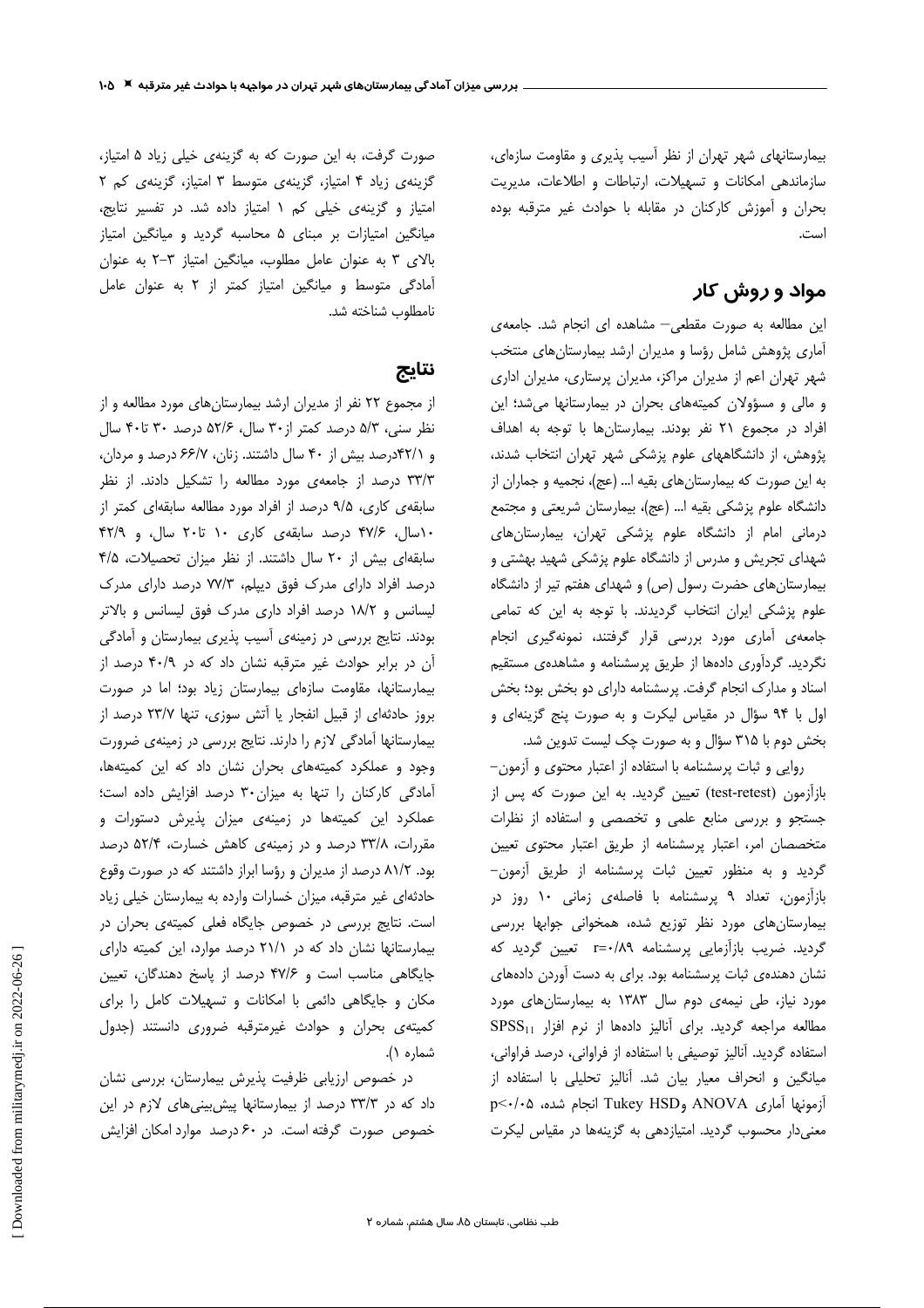| n  | کم خیلی کم                |  |                                                                                                                                                                                                                                            |               | متوسط                |                                     |           | خیلی زیاد                         |                                                                                | عوامل مورد بررسی                                               |
|----|---------------------------|--|--------------------------------------------------------------------------------------------------------------------------------------------------------------------------------------------------------------------------------------------|---------------|----------------------|-------------------------------------|-----------|-----------------------------------|--------------------------------------------------------------------------------|----------------------------------------------------------------|
|    | درصد                      |  | $f$ درصد                                                                                                                                                                                                                                   |               | درصد f               | درصد f                              |           | f درصد f                          |                                                                                |                                                                |
| ۲۱ |                           |  | $\cdot \cdot \cdot \cdot \in \cdot/9$                                                                                                                                                                                                      | $\mathcal{A}$ | $\lambda/\tau$       | $\epsilon$ $\epsilon$ $\cdot$ /9    | ٩         | $\bullet$                         | $\sim 100$                                                                     | میزان مقاومت سازه ای بیمارستان در برابر زلزله                  |
| ۲۱ |                           |  | $\cdot$ $\cdot$ $\epsilon$ $\circ$ /0                                                                                                                                                                                                      |               | $9$ $7\sqrt{7}$      | $7$ $7$ $7$ $7$ $7$                 | ٦         |                                   | $\bullet$ .<br><br><br><br><br><br><br><br><br><br><br><br><br><br><br>$\star$ | میــزان مقاومــت ســازه ای بیمارســتان در برابــر آتــش        |
|    |                           |  |                                                                                                                                                                                                                                            |               |                      |                                     |           |                                   |                                                                                | سوزى                                                           |
| ۲۱ | 2/0                       |  | $\mathcal{N}$ and $\mathcal{N}$                                                                                                                                                                                                            | $\bullet$     | $\frac{1}{\sqrt{2}}$ | $\gamma$ $\gamma\gamma$             |           | $\lambda \epsilon$ $\lambda/\tau$ | $\epsilon$                                                                     | تأثير حوادث غير مترقبه بر تسهيلات و امكانات                    |
| ۱۹ | $\mathcal{O}/\mathcal{J}$ |  | $\begin{matrix} \gamma & \gamma & \gamma \end{matrix}$ , $\begin{matrix} \gamma & \gamma & \delta & \delta \end{matrix}$ , $\begin{matrix} \gamma & \gamma & \delta \end{matrix}$ , $\begin{matrix} \gamma & \gamma & \delta \end{matrix}$ |               |                      |                                     |           |                                   |                                                                                | مناسب بودن جایگاه کمیته ی بحران بیمارستان با توجه <sup>.</sup> |
|    |                           |  |                                                                                                                                                                                                                                            |               |                      |                                     |           |                                   |                                                                                | به رسالت آن                                                    |
| ۲۱ | $\mathcal{E}/\Lambda$ \   |  | $\mathsf{Y} \wedge / \mathsf{Y}$                                                                                                                                                                                                           |               | $7$ $19$             | $\epsilon$ $\tau$ $\Lambda/\Lambda$ | $\wedge$  | 9/0                               | $\mathsf{r}$                                                                   | ضرورت تعیین جایگاه مناسب با تسهیلات مناسب برای                 |
|    |                           |  |                                                                                                                                                                                                                                            |               |                      |                                     |           |                                   |                                                                                | كميتە <i>ى</i> بحران                                           |
| ۲۱ |                           |  |                                                                                                                                                                                                                                            |               |                      | $\tau$ 20/0                         | $\lambda$ | $\Upsilon V/\Upsilon$             | $\mathcal{L}$                                                                  | میزان خسارات وارده به بیمارستان در صـورت وقـوع                 |
|    |                           |  |                                                                                                                                                                                                                                            |               |                      |                                     |           |                                   |                                                                                | حادثه غير مترقبه                                               |

جدول ۱: توزیع و درصد فراوانی هر یک از عوامل ارزیابی شده در آسیب پذیری بیمارستان در حوادث غیر مترقبه.

تعداد اتاق های عمل در شرایط بحرانی وجود دارد. در مورد پیش بینی فضایی جهت نقاهتگاه برای پیگیری امور درمانی، تنها ۳۵ درصد از بیمارستان ها به این امر توجه کافی داشتند.

ارزیابی سازماندهی کارکنان در زمان بروز حوادث غیر مترقبه نشان داد در ۳۶/۸ درصد از بیمارستانها تقسیم وظایف افراد در زمان بحران مشخص شده است که از این میان تنها ۳۰ درصد به روز رسانی میگردد. نتایج بررسی حکایت از این دارد که ۳۱/۶ درصد از بیمارستانها تمهیدات لازم برای تخلیهی اضطراری را اندیشیدهاند و در ۲۳/۸ درصد از موارد رویههایی برای جذب و سازماندهی داوطلبان در زمان بحران در نظر گرفته شده بود. در۴۰ درصد از بیمارستان ها یک ساختار مشترک برای تسهیل ارتباطات سازمانی در نظر گرفته شده بود. در ۵۲/۴ درصد از بیمارستانها تیمهای درمانی در زمان بحران مشخص شده است (جدول شماره ٢).

نتایج پژوهش نشان داد که تنها در ۳۳/۳ درصد از بیمارستانهای مورد مطالعه سیستمهای ارتباطی جایگزین در زمان وقوع بحران پیش بینی شده است. همچنین پژوهش نشان داد که در ۲۸/۶ درصد از بیمارستانها یک مرکز فرماندهی بحران با تسهیلات و کارکنان مشخص وجود دارد. ولی تنها در ۱۰ درصد از بیمارستانها رویههای اجرایی استاندارد برای مرکز فرماندهی بحران تدوین شده است. در زمینهی وجود برنامهی آموزشی برای كاركنان، نتايج بررسى نشان داد كه ٩/۵ درصد از بيمارستانها طرحی جامع و منظم برای آموزش کارکنان در زمان بحران داشته، در این میان تنها ۲۸/۶ درصد از بیمارستانها دارای امکانات و

نیروی لازم برای آموزش بودند. همچنین ۳۳/۳ درصد از بیمارستانها برای آموزش کارکنان خود ارتباط برون سازمانی مناسبی با سازمانهایی از قبیل هلال احمر و … دارند. نتایج پژوهش در زمینهی سیستمهای ثبت و پذیرش حوادث و مرگ و میر نشان داد که در ۷۵ درصد از بیمارستانها این سیستم وجود دارد؛ در خصوص سازماندهی مالی و پشتیبانی در شرایط بحرانی، در ۲۶/۳ درصد بیمارستان ها سازماندهی لازم، مشخص گردیده بود (جدول شماره ۲).

پس ازمحاسبهی میانگین امتیازات هر یک از عوامل مورد بررسی بر اساس ۵ نمره، نتایج پژوهش نشان داد که بیمارستان های مورد مطالعه با کسب امتیاز ۳/۳۰، از نظر آسیب یذیری در حوادث غیرمترقبه در وضعیتی مطلوب قرار داشتند. عملکرد کمیتهی بحران با کسب میانگین امتیاز ۲/۸۵، در حد متوسط بود. نتایج ارزیابی سازماندهی کارکنان در شرایط بحرانی، ظرفیت پذیرش بخشهای بحرانی و وضعیت سیستمهای اطلاعاتی و ارتباطی بیمارستانها به ترتیب با کسب میانگین امتیاز ١/٨١، ١/٧٧ و ١/٨٣ نامطلوب بودند. ارزيابي وضعيت مديريت بحران و سیستم فرماندهی بحران با میانگین امتیاز ۱/۸۸ و سیستمهای ثبت حوادث و مرگ و میر با میانگین امتیاز ۱/۶۱ نامطلوب ارزیابی گردید. در نهایت، وضعیت آموزش کارکنان و وضعیت تسهیلات و ملزومات بیمارستان در شرایط بحرانی به ترتیب با میانگین امتیاز ۲/۰۶ و ۲/۱۶ در حد متوسط ارزیابی گردید. برای مقایسهی میانگین امتیازات هر یک از عوامل مورد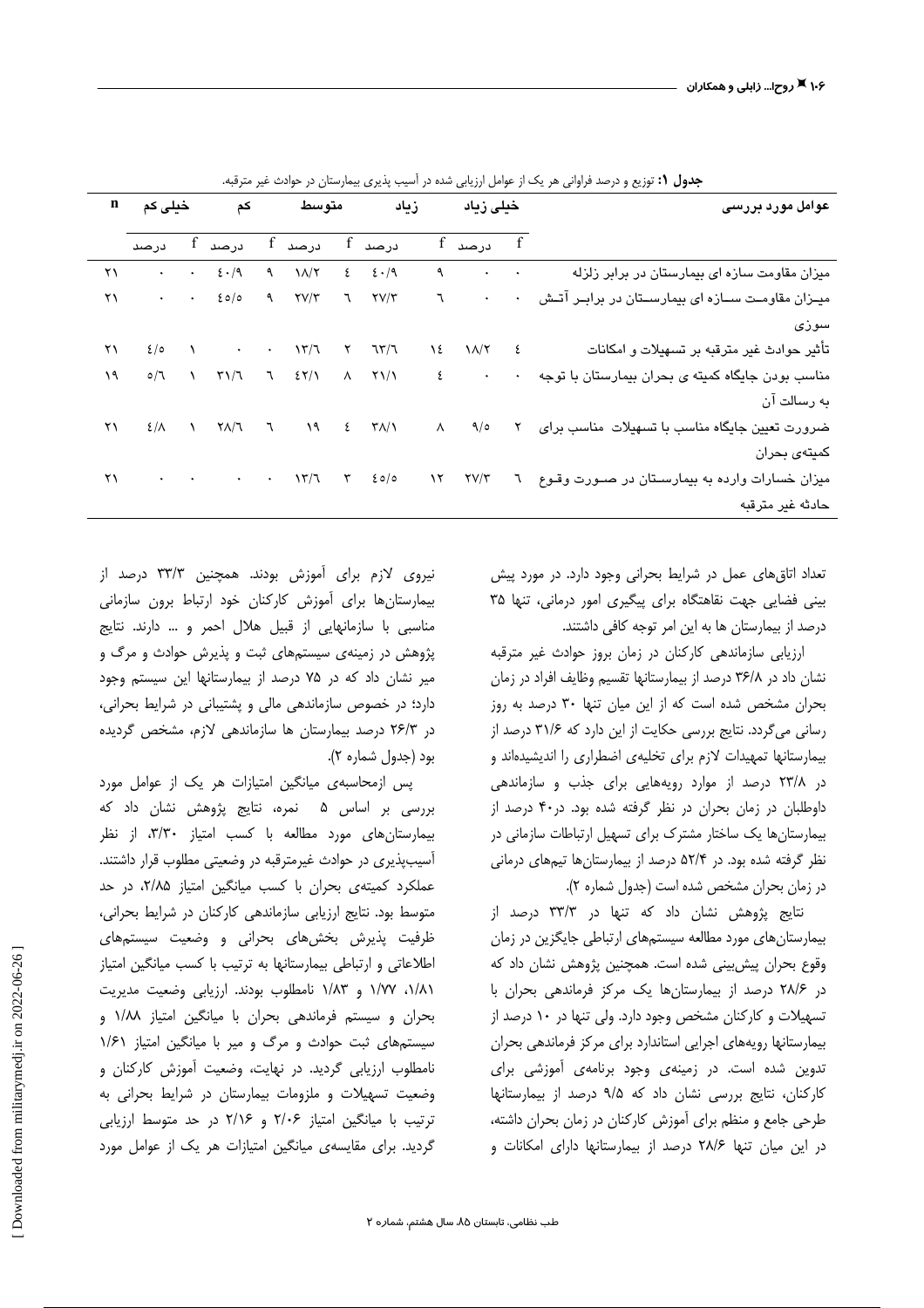تنها در مورد آسیب پذیری بیمارستان معنادار است (p =٠/٠٢٩).

بررسى، آزمون آناليز واريانس انجام شد. آزمون Tukey HSD نشان داد که تفاوت میانگین امتیاز مدیران و رؤسای بیمارستانها

|                         | <b>جدول ۲:</b> توزیع و درصد فراوانی هر یک از عوامل ارزریابی شده در وضعیت مدیریت بحران در بیمارستان های مورد مطالعه. |               |                                                                |                 |                               |                       |                                                                     |  |  |  |  |  |
|-------------------------|---------------------------------------------------------------------------------------------------------------------|---------------|----------------------------------------------------------------|-----------------|-------------------------------|-----------------------|---------------------------------------------------------------------|--|--|--|--|--|
|                         | خير در دست تدوين                                                                                                    |               |                                                                |                 | بلی                           |                       |                                                                     |  |  |  |  |  |
|                         |                                                                                                                     |               |                                                                |                 |                               |                       | عوامل مورد بررسی                                                    |  |  |  |  |  |
| $\gamma$                | $\tau\tau/\tau$                                                                                                     | $\mathsf{V}$  | $\tau\tau/\tau$                                                | $\mathsf{V}^-$  | $\tau\tau/\tau$               | ٧                     | پیشبینیهای لازم جهت افزایش ظرفیت بیمارستان برای پـذیرش مجروحـان و   |  |  |  |  |  |
|                         |                                                                                                                     |               |                                                                |                 |                               |                       | آسیب دیدگان                                                         |  |  |  |  |  |
| $\mathbf{\ddot{}}\cdot$ | $\lambda$                                                                                                           | ٣             | $\gamma$ $\circ$ $\circ$                                       |                 | $7 - 17$                      |                       | پیش بینی افزایش تعداد اتاقهای عمل در صورت وقوع بحران                |  |  |  |  |  |
| ۲۰                      | $\lambda$                                                                                                           | ٣             | $\circ \cdot \cdot \cdot \cdot \cdot$                          |                 | $r \circ$                     | $\mathsf{v}$          | پیش بینی فضایی به عنوان نقاهتگاه جهت پیگیری امور درمانی             |  |  |  |  |  |
| ١٩                      | $\Gamma\gamma\gamma$                                                                                                | ٧             | $\mathbf{Y} \mathbf{U} / \mathbf{Y}$                           | $\bullet$       | $\upgamma\upgamma/\uplambda$  | ٧                     | تقسم کار و تشریح وظایف افراد در زمان بحران                          |  |  |  |  |  |
| ١٨                      | $\backslash \circ / \wedge$                                                                                         | ٣             | $\circ \gamma/\gamma \quad \gamma \, \cdot \quad$              |                 | $\Gamma\backslash/\mathbb{I}$ | ٦                     | پیش بینی روشهای تخلیهی اضطراری بیمارستان در صورت وقوع بحران         |  |  |  |  |  |
| ۲۱                      | $\tau\tau/\tau$                                                                                                     | ٧             | 257/9                                                          | ٩               | $\frac{1}{\sqrt{2}}$          | ٥                     | تدوین رویه هایی برای مدیرت جذب و سازماندهی داوطلبان در شرایط بحرانی |  |  |  |  |  |
| ۲۰                      | $\lambda$                                                                                                           | ٣             | $\epsilon \circ$                                               | ٩               | $\mathbf{\xi}$ .              | $\boldsymbol{\wedge}$ | وجود ساختار مشترک برای تسهیل ارتباطات سازمانی در زمان بحران         |  |  |  |  |  |
| ۲۱                      | $\mathcal{E}/\Lambda$                                                                                               | $\mathcal{L}$ | 25/9                                                           | ٩               | 07/2                          | ۱١                    | تعیین تیمهای درمانی برای ارائهی مراقبتهای درمانی در شرایط بحرانی    |  |  |  |  |  |
| ۲۱                      | $\mathsf{Y} \wedge \mathsf{Y} \mathsf{Y}$                                                                           | ٦             | $257/9$ 9                                                      |                 | $Y\Lambda/T$                  | ٦                     | وجود یک مرکز فرماندهی بحران با تسهیلات و کارکنان مشخص               |  |  |  |  |  |
| ۲۱                      | $\lambda$                                                                                                           | ٤             | $V\setminus\mathcal{E}$                                        | $\mathcal{N}$ o | 9/0                           | ۲                     | وجود طرح جامع و منظم برای آموزش کارکنان در شرایط بحرانی             |  |  |  |  |  |
| ١٨                      | $\sim$ $\sim$                                                                                                       |               | 77/                                                            | $\mathcal{N}$   | $\tau\tau/\tau$               | $\mathcal{L}$         | ارتباطات برون سازمانی مناسب برای آموزش کارکنان به وسیلهی NGOs       |  |  |  |  |  |
| $\mathbf{\ddot{}}\cdot$ | $\overline{\phantom{0}}$ . $\overline{\phantom{0}}$ .                                                               |               | $\gamma$ $\gamma$ . $\epsilon$                                 |                 | $V \circ$                     | $\lambda$             | وجود سیستم ثبت و پذیرش آسیب دیدگان و مجروحان                        |  |  |  |  |  |
| ۱۹                      | $\gamma$                                                                                                            |               | $\epsilon$ $\circ$ $\tau/\tau$ $\cdot$ $\tau\tau/\tau$ $\circ$ |                 |                               |                       | سازماندهی مالی و پشتیبانی در شرایط بحرانی                           |  |  |  |  |  |

|  |  |  |  |  |  |  |  |  |  |  | <b>جدول ۲:</b> توزیع و درصد فراوانی هر یک از عوامل ارزریابی شده در وضعیت مدیریت بحران در بیمارستان های مورد مطالعه. |  |  |
|--|--|--|--|--|--|--|--|--|--|--|---------------------------------------------------------------------------------------------------------------------|--|--|
|--|--|--|--|--|--|--|--|--|--|--|---------------------------------------------------------------------------------------------------------------------|--|--|

| جدول ۰.۳ میانگین امتیازات عوامل ارزیابی شده در مدیریت بحران در بیمارستان های مورد مطالعه. |  |  |  |
|-------------------------------------------------------------------------------------------|--|--|--|
|                                                                                           |  |  |  |

| ميزان   |                      | <b>ANOVA</b>             | انحراف<br>ميانگين                   |                                         |         |                                            |  |
|---------|----------------------|--------------------------|-------------------------------------|-----------------------------------------|---------|--------------------------------------------|--|
| آمادگی  | P-value              | $F$ ارزش                 | معيار                               | نمره از ۵                               | فراوانى | عوامل مورد بررسی                           |  |
| مطلوب   | $\cdot/\cdot$ ۲۹     | 2/T                      | .7720                               | $\mathbf{Y}/\mathbf{Y}\cdot \mathbf{U}$ | ۲۱      | آسیب پذیری بیمارستان در بحران              |  |
| متوسط   | $\cdot/\cdot$ 97     | $Y/\Lambda\Lambda\S$     | . / 207V                            | $Y/\Lambda$ $\Sigma Y$                  | ۲٠      | عملکرد کمیتهی بحران در بیمارستان           |  |
| نامطلوب | $\cdot$ /V\ $\wedge$ | $\cdot/\tau$ ٤١          | $\cdot$ /٣٧٣٤                       | $\sqrt{V}$                              | ٢٠      | سازماندهی کارکنان در شرایط بحرانی          |  |
| نامطلوب | .7057                | $\cdot/\sqrt{2}$ .       | $\cdot$ / $\circ$ V $\circ$ $\cdot$ | 1/1117                                  | ۱۹      | ظرفیت پذیرش بخش های بحرانی                 |  |
| نامطلوب | $\cdot$ /۲۹ $\wedge$ | $\frac{1}{\tau}$         | $\cdot/2$ \ $\wedge$ \              | $1/\lambda$ ۳۳۲                         | ٢٠      | سیستم های اطلاعاتی و ارتباطی در زمان بحران |  |
| نامطلوب | $\cdot/\tau\epsilon$ | 1/120                    | $\cdot$ /٣٢٨٧                       | $1/\lambda\lambda\lambda$ ۹             | ۲۱      | مديريت بحران و سيستم فرماندهي بحران        |  |
| متوسط   | .7977                | $\cdot/\cdot \tau$ ٩     | .7299V                              | $Y/\cdot$ 77 $V$                        | ۲۱      | آموزش كاركنان                              |  |
| نامطلوب | $\cdot/\mathbf{Y}$   | $1/\Upsilon \xi \Lambda$ | .7702                               | $\frac{1}{1}$                           | ٢٠      | سیستم ثبت حوادث و مرگ و میر                |  |
| متوسط   | .7111                | .7012                    | .0012                               | $Y/Y \cdot \cdot$                       | ۲۱      | وضعيت تسهيلات و ملزومات                    |  |

### بحث

آمادگی بیمارستانها تنها در قالب یک کار تیمی و با همکاری تمامی اجزای کلیدی بیمارستان امکانپذیر است. آمادگی خدمات دارویی و تسهیلات پزشکی از عناصر کلیدی این برنامه است. کشورهای مختلف اقدام به تدوین خط مشیهای خدمات دارویی و

تسهیلات پزشکی در شرایط بحرانی نمودهاند. انجمن دارویی سیستم بهداشت و درمان آمریکا ۵ نقش اساسی برای خدمات دارويي تدوين و به بيمارستانها ابلاغ نموده است [١٧]. متأسفانه یافتههای پژوهش حاضر بیانگر آن است که استاندارد مشخصی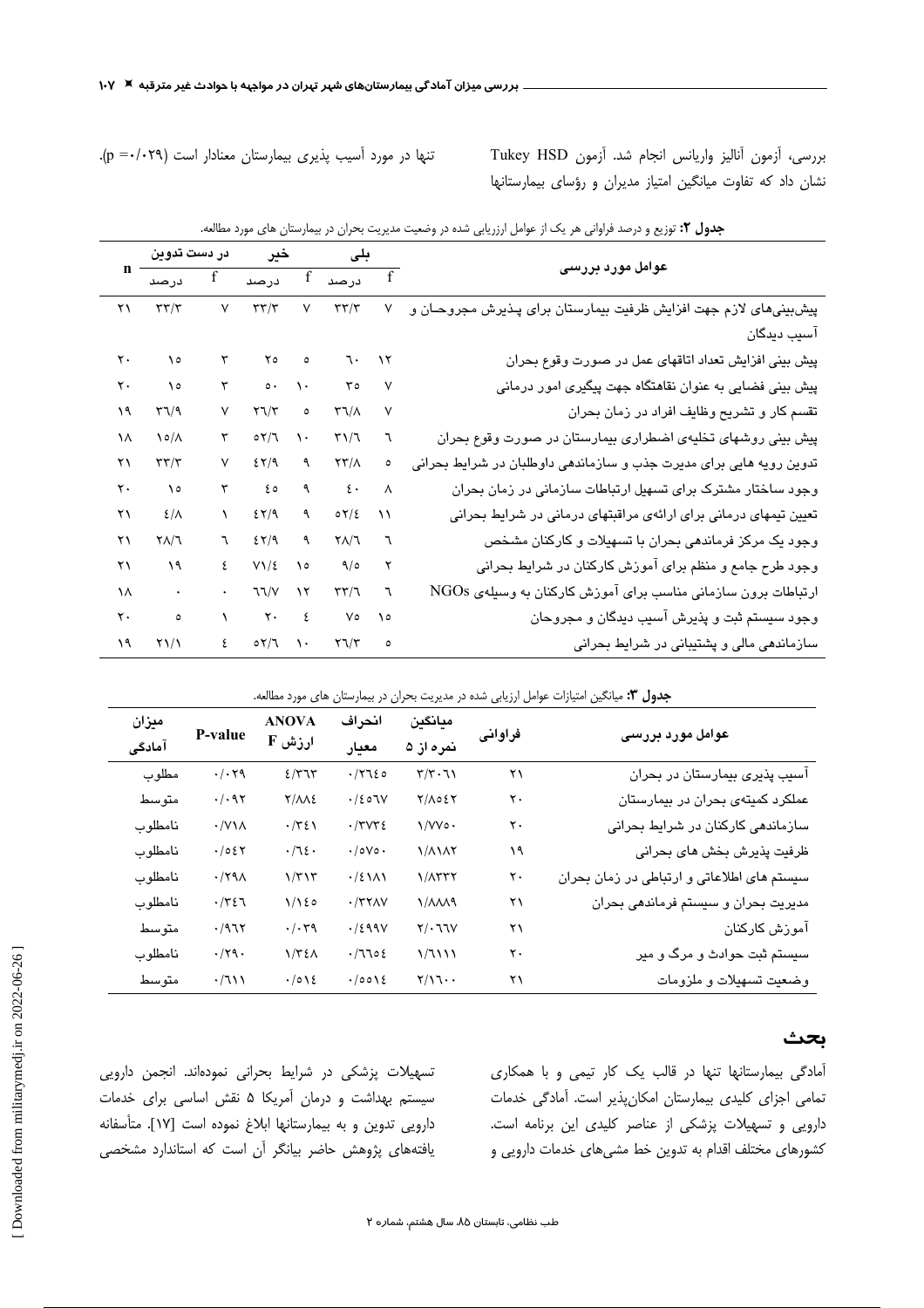را افزایش داد. در زمان بحران، دو سوم از نگرانی های کارکنان مربوط به سلامت خود و خویشاوندان نزدیکشان است. در زمان بروز بحران تقریباً ۲۹ درصد از کارکنان بیمارستان دچار استرس میگردند و این امر در میان کارکنان پرستاری ۴۵ درصد است [۴]. از آن جایی که مراقبتهای پرستاری شکل دهندهی مراقبتهای بیمارستانی می باشند، به آنها توجه زیادی معطوف میگردد [۳۵]. همهی نگرانیها به کارکنان بیمارستان اختصاص ندارد، نیروهای کمکی که در بیمارستان و در بخش اورژانس به كار گرفته مى شوند، نكرانى و شرايط خاص خود را دارند [٣۶]. بنابراین برای افزایش آمادگی روحی و روانی کارکنان باید به نگرانی های افراد و کنترل استرس آنان توجه داشت. برای سازماندهی این گونه کارکنان نیز تدابیر و استانداردهایی تدوین گردیده است. انجمن پزشکان اورژانس کانادا [Canadian] Association of Emergency Physicians (CAEP)] استانداردهایی برای سازماندهی کارکنان در شرایط بحرانی فراهم آورده است [٣٧]. با توجه به وضعیت نامناسب سازماندهی نیروی انسانی بیمارستانها در هنگام بحران، ضروری است تا استانداردهای مناسب و سازماندهی مجدد در این خصوص از جانب وزارت بهداشت و سایر نهادهای مسؤول تدوین گردد. بدون کارکنان کاخداری و نگهداشت آموزش دیده، امکان افزایش و گسترش عفونتهای بیمارستانی و در نتیجه امکان بستری بیش از حد بیماران وجود ندارد [۳۸]. ضروری است تا بازبینی اساسی در نقش و جایگاه کاخداری و بهداشت در بیمارستانهای کشور صورت گرفته، اقدامات لازم برای جلوگیری از بروز و شیوع عفونتها و اپیدمیها در زمانهای بحرانی انجام شود. سرانجام این که ماهیت حوادث غیر مترقبه ممکن است رفتارهای کارکنان را تحت تأثیر قرار دهد [۳۹]. انجمن متخصصان كانادايي سارس اصول و خط مشیهای مدیریت در حوادث بیولوژیکی را تدوین نموده است. وزارت بهداشت ایالت اونتاریو نیز خط مشی های مدیریت منابع انسانی بیمارستانها را در شرایط بحرانی فراهم کرده است [١٣،١٢]. با توجه به فقدان استاندارد مديريت بحران در بیمارستانهای کشور، نیاز است تا این استانداردها در کشور تدوین گردند. با توجه به این که کشور ما از نظر بروز حوادث غیر مترقبه جزء١٠ كشور برتر دنياست، ضرورى است تا با ايجاد ساختارى منطقی و سامانههایی مشترک و در عین حال ساده در بیمارستانها، ضمن ايجاد هماهنگي بين بخشي بيمارستانها با يكديگر، ارتباطات برون سازمانی بیمارستانها با نهادهای دست اندرکار حوادث غیر مترقبه نیز به گونهای مناسب برقرار شود [۴۰]. یکی از معتبرترین سامانههای مدیریت مراکز درمانی در شرایط بحرانی، سیستم

برای موارد مدیریت بحران در بیمارستانهای کشور ما وجود ندارد. پژوهش ها نشان داده است یکی از نگرانی های اساسی متخصصان در شرایط بحرانی و حوادث غیر مترقبه، کمبود أنتی دوتها، واکسنها و سایر فرآوردههای پروفیلاکتیک است [۲۱]. نتایج یک پژوهش نشان میدهد که ۷۴ درصد از بیمارستانهای مورد مطالعه دچار كمبود دارو در شرايط بحرانى بودهاند [٢٢، ٢٣]. نتايج اين بررسی نیز نشان دهندهی این امر بود که به وضعیت تسهیلات دارویی توجه چندانی نشده است. نتایج مطالعات نشان می دهد که بخش اورژانس به دلیل ارتباط مستقیم با انبوه مجروحان و آسیب دیدگان می تواند مکانی برای جمع آوری اطلاعات توسعه و اجرای طرحهای بررسی شیوع سندرومیک بهداشت عمومی محسوب گردد [۲۴، ۲۵]؛ در این مکان، به خصوص در حوادث بیولوژیک، می توان به بررسی چگونگی شیوع امراض پرداخت [٢۶]. به این مفهوم که در بخش اورژانس میتوان با بررسی افزایش برخی عفونتها مانند ذات الريه، به كشف دلايل بروز اييدمى هاى بيولوژيكي اقدام نمود [٢۵، ٢٩–٢٧]. اين امر نيازمند داشتن سیستمهای اطلاعاتی و مستندسازی مناسب است. یافتههای این پژوهش نشان داد که در بیمارستانهای ما سیستمهای اطلاعاتی و مستندسازی در مواقع بحرانی وجود ندارد. جدا از نیازمندیها و استانداردها، ترکیبی از مشکلات مانند کمبود تخت جراحی، کمبود نیرو و کمبود منابع مالی از مهمترین مشکلات بیمارستانها در شرايط بحراني ناشي از حوادث غير مترقبه هستند [٣٠، ٣١]. آندرو میلسین در مقالهای با عنوان «واکنش بیمارستانها به حوادث غیر مترقبه» به بررسی حوادث اتفاق افتاده در آمریکا در طی ۲۲ سال پرداخت و چالشهای اساسی بیمارستانها را به این شرح برشمرد: ضعف در مدیریت و ارتباطات، خرابی ساختاری، کمبود آب و ألودگیزدایی و تخصیص منابع؛ وی همچنین نتیجهگیری کرده است که برنامههای آمادگی بیمارستانها در برابر حوادث بایستی ارتقاء و توسعه يابد [٣٢]. يافته هاي اين پژوهش نيز مشكلات مشابهی را در بیمارستانهای ما نشان میدهد. در صورت مواجهه با حوادث غیرمترقبه، کارکنان کلیدی بیمارستان از قبیل مدیر اجرایی، مدیر پرستاری، تیمهای درمانی و … باید سریعاً جهت پاسخگویی به نیازهای جامعه فراخوانی گردند [۳۳]. وجود برنامهی مدیریت بحران تسهیل کنندهی این امر است که متأسفانه در بیمارستان های شهر تهران برنامهی مشخصی در این زمینه وجود نداشت. از نظر تئوری، آموزش و شبیهسازی، فواید زیادی برای آمادگی کارکنان در شرایط واقعی دارد [۳۴]؛ ولی یافتههای یژوهش نشان داد که در بیمارستانهای ما به آموزش کارکنان توجه نشده است. می توان با آموزش های مرتبط، آمادگی کارکنان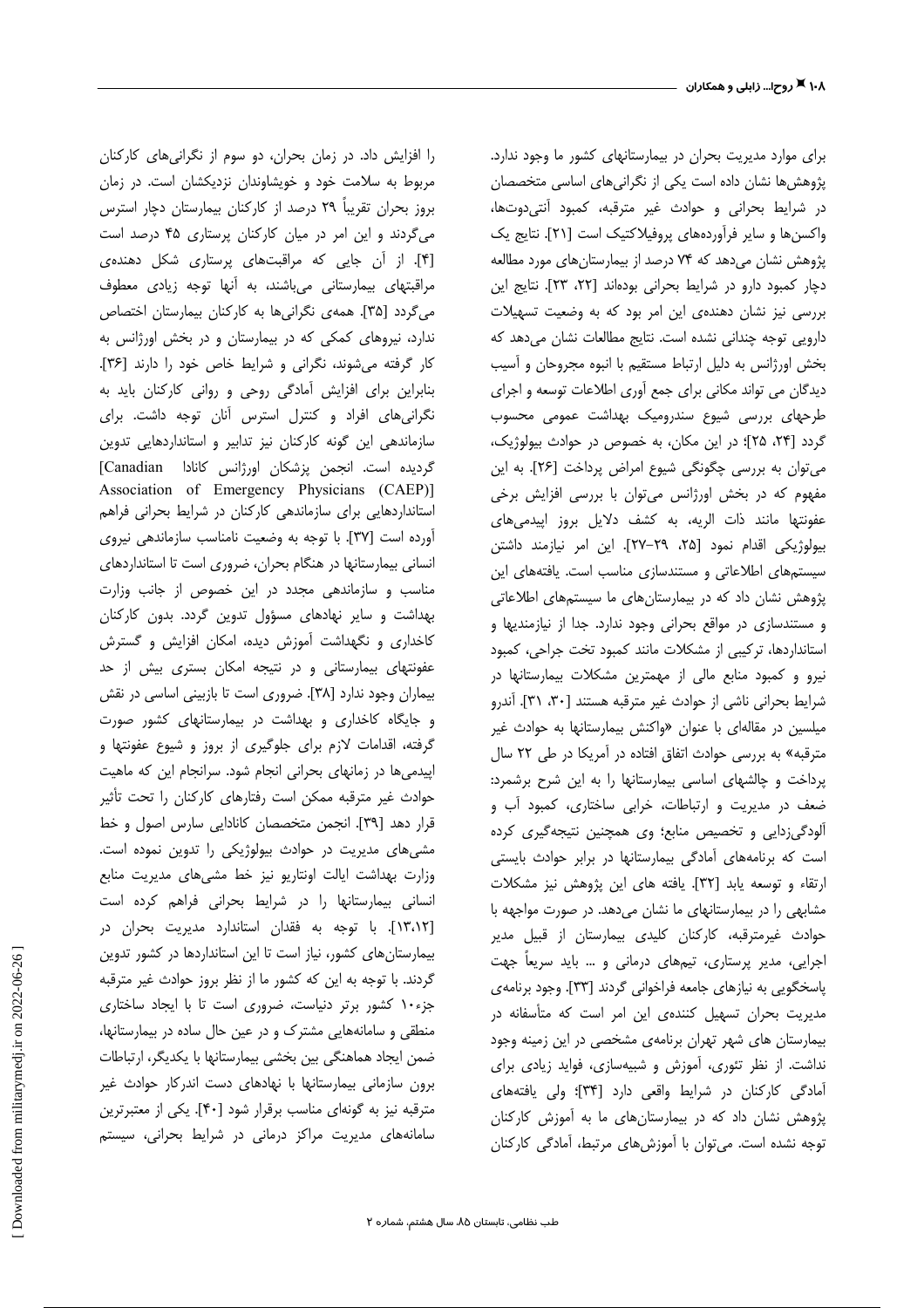دهند، استانداردهای مدیریت بحران را تدوین و جهت اجرا به کلی*دی* مراکز درمانی ابلاغ نمایند. در نهایت، انجام مانورهای بحران، ضمن آشنا نمودن كاركنان با شرايط حقيقي، دركي مؤثر از شرایط حیاتی و اضطراری فراهم می آورد و تعهدات و تلاشهای بخشی را همسوسازی نموده، با افزایش ارتباط بین بخشی واحدهای مختلف بیمارستانی موجب آمادگی بهتر و بیشتر مراکز درمانی می شود.

## تشکر و قدردانی

در این جا لازم است که از راهنمایی دکتر ابراهیم صدقیانی و همچنین ازتلاش های آقایان جواد سروری و سعید معنوی که در انجام یژوهش یاریگر ما بودند، کمال تشکر و قدردانی داشته باشيم.

- 1- McGlown KJ. Terrorism and Disaster Management: Preparing Healthcare Leaders for the New Reality. Chicago: Health Administration Press, 2004.
- 2- China Disaster management programmes. [cited 2006 Jul  $20$ : Available from URL: http://www.undp.org/bcpr/disred/documents/publi cations/corporatereport/asia/china.pdf.
- 3- Wenhtbary K, Nikam B. Harnessing Information and Technology for Disaster Management. Nov 1997. [cited 2006 Jul 20]; Available from URL: http://www.westerndisastercenter.org/DOCUME NTS/DITF Report.pdf.
- 4- Krajewski MJ, Sztajnkrycer M, Baez AA. Hospital Disaster Preparedness in the United States: New issues, New Challenges. The internet journal of Rescue and Disaster Medicine 2005: 4(2):22-25.
- 5- Report to congressional committees. Hospital preparedness. GAO Washington, D.C.: August (8) 2003.
- 6- Barbera JA, Macintyre AG, Barbard J, McIntire A. Hospital: Emergency Preparedness and Response. 1 ed. Jane's Information Group; Spiral edition, 2003
- 7- Eitzen EM, Jr. Education is the key to defense against bioterrorism. Ann Emerg Med 1999;  $34(2):221-223$ .
- 8- Canadian association of emergency physicians. Guidelines for managing sever acute respiratory

مدیریت فرماندهی بیمارستان در حوادث غیر مترقبه Hospital) Emergency Incident Command System) است که به اختصار HEICS نامیده می شود [۴۱]. الگوی HEICS، سیستم .<br>فرماندهی استانداردی است که می تواند در ردههای ملی و محلی ۔<br>توسط کارکنان بخشها*ی* مختلف بیمارستانی به کار گرفته شود [۴۲]. به کار بردن این سیستم در بیمارستان، با آرایش منظم منابع انسانی و تقسیم دقیق وظایف مدیریتی و ایجاد اصل وحدت فرماندهی موجب بهبود مدیریت حوادث در بیمارستان می گردد. به نظر می رسد با توجه به مشکلات بسیار بیمارستانهای کشور در صورت مواجهه با حوادث غیر مترقبه و همچنین موارد بحرانی، ضرورت دارد تا مسؤولان و برنامه ریزان، به بیمارستانها به عنوان مرکز ثقل مراقبتهای بهداشتی درمانی توجهی خاص داشته باشند و به منظور افزایش آمادگی کلیهی سطوح بهداشتی درمانی کشور به خصوص بیمارستانها، برنامهریزیهای کلی در سطح ملی انجام

#### منابع

syndrome in Canadian emergency department. 2003.

- 9- Bartram T, Joiner TA, Stanton P. Factors affecting the job stress and job satisfaction of Australian nurses: implications for recruitment and retention. Contemp Nurse 2004; 17(3):293-304.
- 10- Duffield C, O'Brien-Pallas L. The causes and consequences of nursing shortages: a helicopter view of the research. Aust Health Rev 2003; 26(1):186-193.
- 11- Aiken LH, Buchan J, Sochalski J, Nichols B, Powell M. Trends in international nurse migration. Health Aff (Millwood) 2004; 23(3):69-77.
- 12- Ontario ministry of health and long term care. SARS provincial operations center: directives to all acute care hospitals regarding infection control measurement. Directive  $03-05.2003:20(3)$ .
- 13- Ontario Health Coalition Submission to the SARS Commission. November 18, 2003. [cited  $20$ ]; 2006 Jul Available from  $\overline{\text{IRL}}$ http://www.web.ca/ohc/sars.htm.
- 14- A summary of the new standards, discussion of the underlying philosophy. Joint Commission Perspectives 2001; 21(12).
- 15- PortBlue Named by Amerinet as Preferred Provider of Disaster Management Systems; Expert Systems Platform Now Available to One-Third of All U.S. Hospitals. [cited 2006 Jul 20]; Available from URL: http://www.findarticles.com/p/articles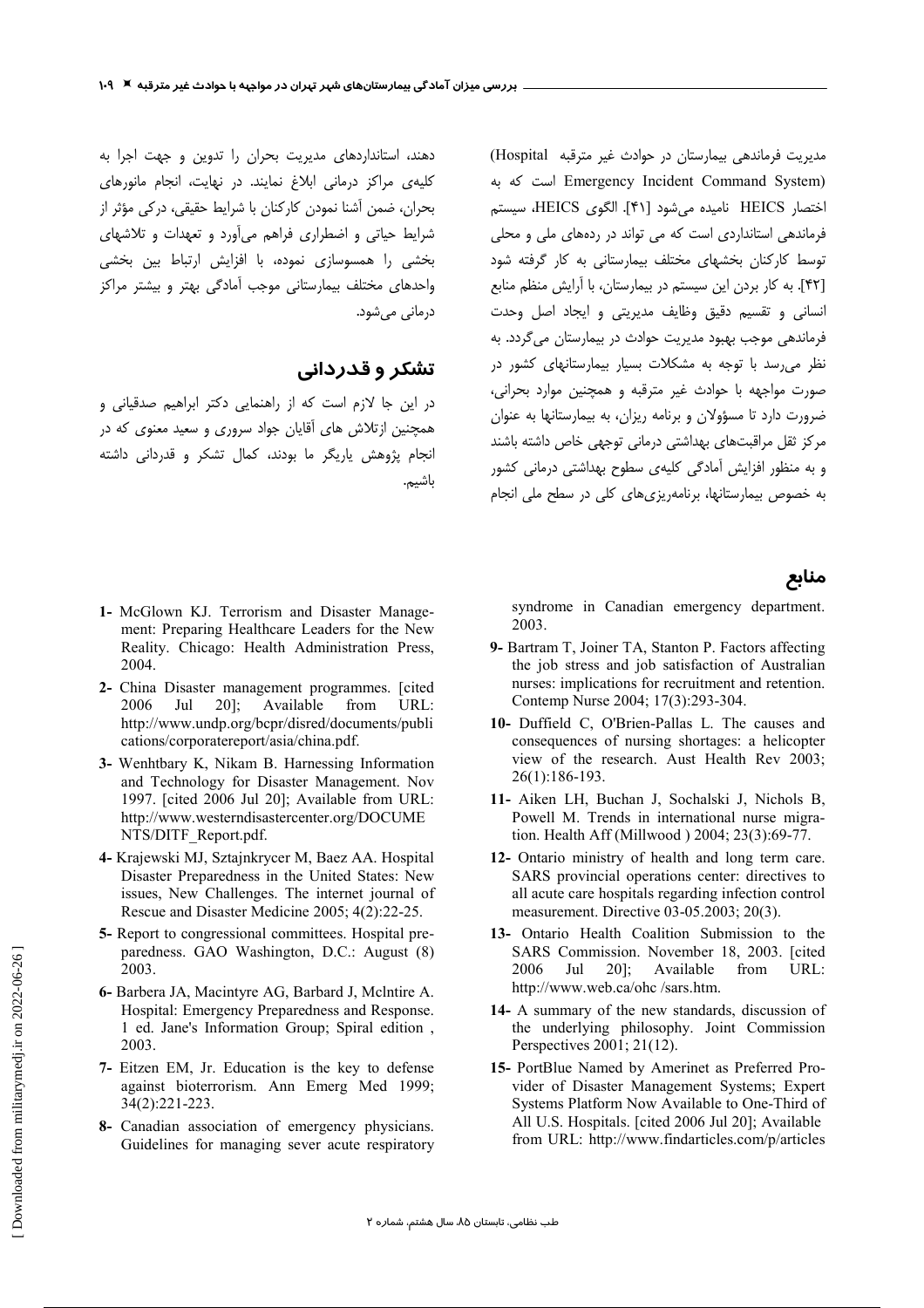/ mi\_m0EIN/is\_2005\_April\_5 / ai\_n13506229. Business Wire . 2005.

- **16-** American College of emergency. Hospital Disaster Privileging. February 2003. [cited 2006 Jul 20]; Available from URL:http://www.acep.org /webportal/PracticeResources/PolicyStatements/h osp/ HospitalDisasterPrivileging.htm.
- **17-** United States Department of Health & Human Services. 17 critical benchmarks for bioterrorism planning. June 6, 2002. [cited 2006 Jul 20]; Available from URL: http://www.hhs.gov/news/press/2002pres/200206 06a.html.
- **18-** Khowaja K, Merchant RJ, Hirani D. Registered nurses perception of work satisfaction at a Tertiary Care University Hospital. J Nurs Manag 2005; 13(1):32-39.
- **19-** Rubin JN. Recurring Pitfalls in Hospital Preparedness and Response. January 2004. [cited 2006 Jul 20]; Available from URL:

http://www.homelandsecurity.org/ournal/Articles/ ubin.html.

- **20-** Halpern JS, Chaffee MW. Disaster Management and Response, An Issue of Nursing Clinics. London: Elsevier, 2005.
- **21-** Okumura T, Suzuki K, Fukuda A, Kohama A, Takasu N, Ishimatsu S et al. The Tokyo subway sarin attack: disaster management, Part 2: Hospital response. Acad Emerg Med 1998; 5(6):618- 624.
- **22-** Disaster and Hospital Functions. [cited 2006 Jul 20]; Available from URL: http://www.pitt.edu/ ~super1/lecture/lec0581/index.htm.
- **23-** Geller RJ, Lopez GP, Cutler S, Lin D, Bachman GF, Gorman SE. Atropine availability as an antidote for nerve agent casualties: validated rapid reformulation of high-concentration atropine from bulk powder. Ann Emerg Med 2003; 41(4):453- 456.
- **24-** Fleischauer AT, Silk BJ, Schumacher M, Komatsu K, Santana S, Vaz V et al. The validity of chief complaint and discharge diagnosis in emergency department-based syndromic surveillance. Acad Emerg Med 2004; 11(12): 1262-1267.
- **25-** Barthell EN, Aronsky D, Cochrane DG, Cable G, Stair T. The Frontlines of Medicine Project progress report: standardized communication of emergency department triage data for syndromic surveillance. Ann Emerg Med 2004; 44(3):247- 252.
- **26-** Palmer K. Librarian Sues Over SARS Duty. Toronto Star 10 July 2003. [cited 2005 Jan 11]; Available from URL: www.thestar.com/NASApp /cs/Conten.
- **27-** Foldy S, Biedrzycki PA, Barthell EN, Healy-Haney N, Baker BK, Howe DS et al. Syndromic surveillance using regional emergency medicine internet. Ann Emerg Med 2004; 44(3):242-246.
- **28-** Irvin CB, Nouhan PP, Rice K. Syndromic analysis of computerized emergency department patients' chief complaints: an opportunity for bioterrorism and influenza surveillance. Ann Emerg Med 2003; 41(4):447-452.
- **29-** Suyama J, Sztajnkrycer M, Lindsell C, Otten EJ, Daniels JM, Kressel AB. Surveillance of infectious disease occurrences in the community: an analysis of symptom presentation in the emergency department. Acad Emerg Med 2003; 10(7):753-763.
- **30-** HOSPITAL PREPAREDNESS: Most Urban Hospitals Have Emergency Plans but Lack Certain Capacities for Bioterrorism Response. August 15 2004. [cited 2006 Jun 20]; Available from URL: http://www.e11thhour.org/public/terror/gao.bio.attack.html.
- **31-** Schultz CH, Koenig KL, Lewis RJ. Implications of hospital evacuation after the Northridge, California, earthquake. N Engl J Med 2003; 348(14):1349-1355.
- **32-** Milsten A. Hospital responses to acute-onset disasters: a review. Prehospital Disaster Med 2000; 15:32-45.
- **33-** Wenger CW, Snyder WM. Communities of practice: the organization. Harvard business review 2000; 2:139-145.
- **34-** Levi L, Bregman D, Geva H, Revach M. Hospital disaster management simulation system. Prehospital Disaster Med 1998; 13(1):29-34.
- **35-** Loutfy MR, Wallington T, Rutledge T, Mederski B, Rose K, Kwolek S et al. Hospital preparedness and SARS. Emerg Infect Dis 2004; 10(5):771- 776.
- **36-** rdiner B. Doctors Among Victims in Tsunami-Hit Indonesia; Nordic Leaders Tour Thailand. Canadian Press Online [cited 2005 Jan 17]; Available from URL:story.news.yahoo.com/ news? tmpl=s.
- **37-** Steffen C, Masterson L, Christos S. Willingness to Respond: A Survey of Emergency Department Personnel and Their Predicted Participation in Mass Casualty Terrorist events. Ann Emerg Med 2004; 44(Suppl):S34.
- **38-** Nickell LA, Crighton EJ, Tracy CS, Al Enazy H, Bolaji Y, Hanjrah S et al. Psychosocial effects of SARS on hospital staff: survey of a large tertiary care institution. CMAJ 2004; 170(5):793-798.
- **39--** ASHP statement on role of health system pharmacists in emergency prepardness. 2003. [cited 2006 Jul 20]; Available from URL: